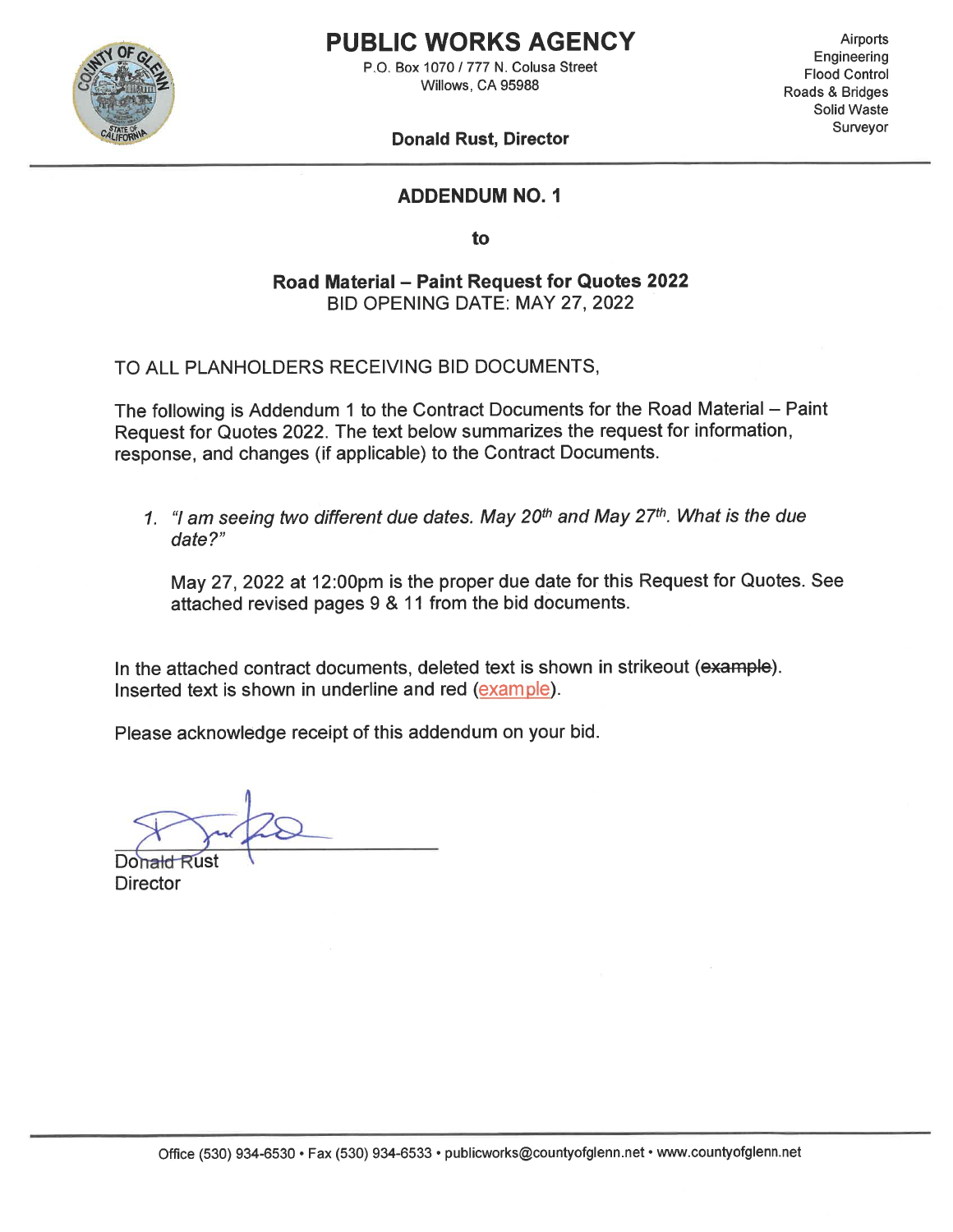

l

### PUBLIC WORKS AGENCY

P.O. Box 1070 / 777 N. Colusa Street Willows, CA 95988

Airports **Engineering** Flood Control Roads & Bridges Solid Waste Surveyor

# REQUEST FOR QUOTES

## Waterborne Striping Paint

Please state hereon, in columns provided the lowest price at which you can furnish the articles or services specified below, retaining one copy for your files. BID ON ITEMS SHALL MATCH COMPONENT INDICATED OR EQUIVALENT.

#### Prices F.O.B. 777 N. Colusa St., Willows, CA 95988 Bids Close at: Friday, May 20 27, 2022 at 12:00 p.m.

The right is reserved to reject any or all bids, to substitute quality or accept alternate bids.

| Quantity           | Description          | Unit Price | Subtotal | Tax | Total |
|--------------------|----------------------|------------|----------|-----|-------|
| 6 totes            | Yellow "high build"  |            |          |     |       |
| (250 gallon totes) | waterborne paint for |            |          |     |       |
|                    | traffic striping     |            |          |     |       |
| 15 totes           | White "high build"   |            |          |     |       |
| (250 gallon totes) | waterborne paint for |            |          |     |       |
|                    | traffic striping     |            |          |     |       |
| 160 pails          | Yellow "high build"  |            |          |     |       |
| (5 gallon pails)   | waterborne paint for |            |          |     |       |
|                    | traffic striping     |            |          |     |       |
| 20 pails           | White "high build"   |            |          |     |       |
| (5 gallon pails)   | waterborne paint for |            |          |     |       |
|                    | traffic striping     |            |          |     |       |

Note: Totes are anticipated to be purchased lump sum. Five (5) gallon pails are anticipated to be purchased incrementally through June 30, 2023. If there is a minimum purchase quantity, bidders shall note the quantity in the comments section below.

Materials shall conform to provisions in Section 84-2.03C(3) "Painted Traffic Stripes and Pavement Markings" of the 2015 Caltrans Standard Specifications, State Specification PTWB-01R2, and Federal Specification TT-P-1952E.

Comments:

Vendor Name:

Authorized Representative:

Authorized Representative Signature

Date: